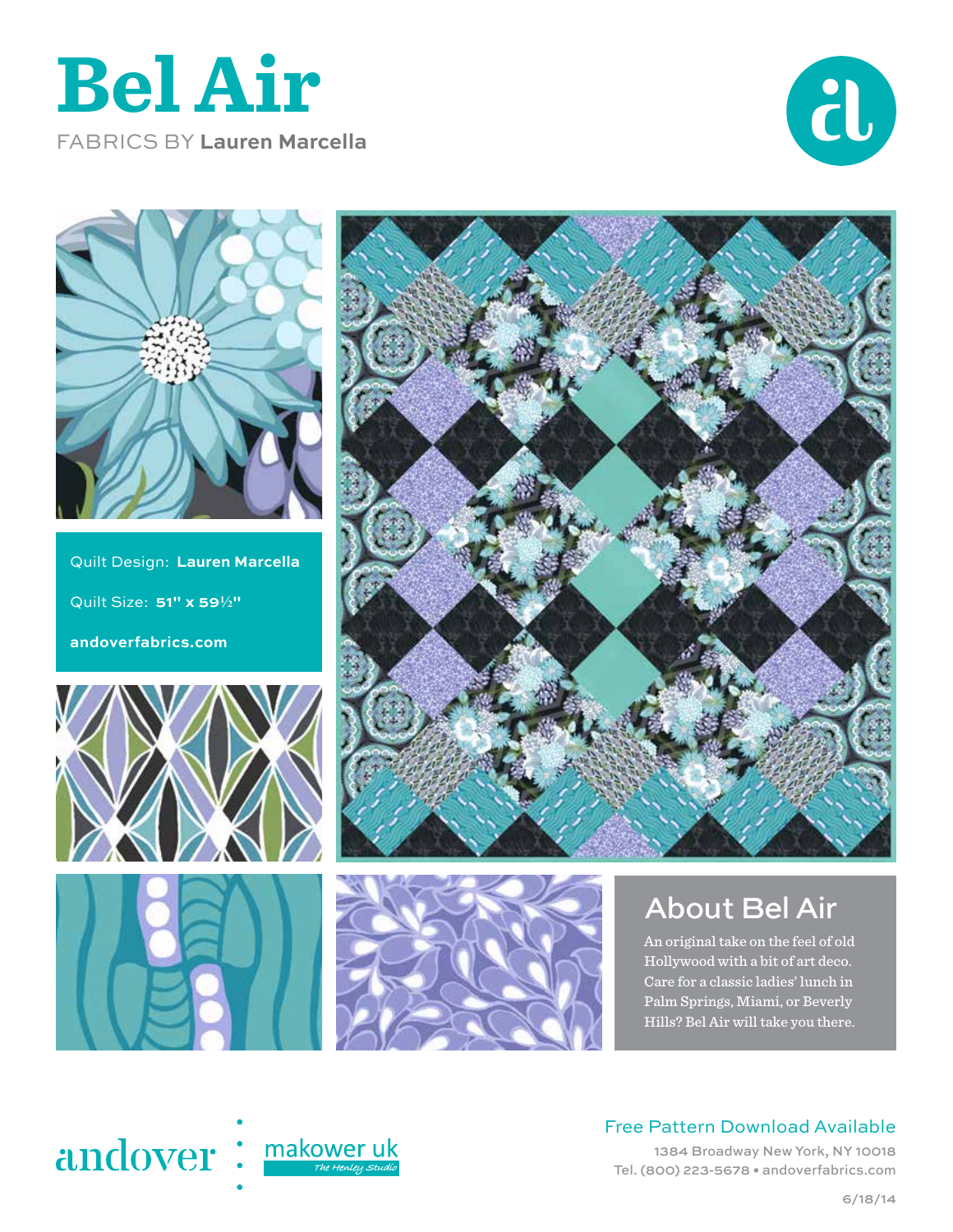# **Bel Air Quilt**

### Introducing Andover Fabrics new collection: **BEL AIR** by Lauren Marcella Quilt designed by Lauren Marcella



Quilt finishes 51" x 59**2**" Blocks 12" x 12"

*Elegant floral and geometric prints come together in this lovely wall quilt made with easy blocks. Choose from three colorways—one with a blend of aqua, black, and lavender; another in soft neutrals; the third with a touch of yellow.* 

|  | <b>Fabric Requirements</b> |  |
|--|----------------------------|--|
|  | $V \sim \sim \sim \sim$    |  |

|                   |         | Yardage              | Aqua/Black | Gray          | <b>Blue/Yellow</b> |  |  |
|-------------------|---------|----------------------|------------|---------------|--------------------|--|--|
| <b>Fabric A</b>   | setting | $\frac{3}{4}$ yard   | 7682-K     | 7682-L        | 7682-Y             |  |  |
| <b>Fabric B</b>   | setting | $\frac{5}{8}$ yard   | 7683-K     | 7683-L        | 7683-Y             |  |  |
| <b>Fabric C</b>   | blocks  | $\frac{1}{4}$ yard   | 7684-K     | $7684 - L$    | 7684-Y             |  |  |
| <b>Fabric D</b>   | blocks  | $\frac{1}{2}$ yard   | 7685-KT    | 7685-LC       | 7685-YB            |  |  |
| <b>Fabric E</b>   | blocks  | $\frac{1}{2}$ yard   | 7686-KP    | 7686-LN       | 7686-Y             |  |  |
| <b>Fabric F</b>   | blocks  | $\frac{3}{4}$ yard   | 7687-K     | 7687-L        | 7687-YB            |  |  |
| *Fabric G         | blocks  | $\frac{3}{4}$ yard   | A-T-Ripple | A-T-Sandstone | A-T-Laguna         |  |  |
| <b>Backing</b>    |         | $3\frac{1}{2}$ yards | 7683-K     | 7683-L        | 7683-Y             |  |  |
| *includes binding |         |                      |            |               |                    |  |  |

## **Cutting Directions**

**Note:** Read assembly directions before cutting patches. All measurements are cut sizes and include **4**" seam allowances. WOF designates the width of fabric from selvedge to selvedge (approximately 42" wide).

- **Fabric A** Cut (6) squares  $12\frac{1}{2}$ " x  $12\frac{1}{2}$ "
- **Fabric B** Cut (2) squares  $18\frac{1}{4}$ " x  $18\frac{1}{4}$ ", cut in half diagonally twice to make 8 quarter-square triangles (6 will be used)
- **Fabric C** Cut (6) squares  $6\frac{1}{2}$ " x  $6\frac{1}{2}$ "
- **Fabric D** Cut (12) squares  $6\frac{1}{2}$ " x  $6\frac{1}{2}$ "
- **Fabric E** Cut (1) square  $9\frac{3}{4}$ " x  $9\frac{3}{4}$ ", cut in half diagonally twice to make 4 quarter-square triangles (2 will be used) Cut (8) squares  $6\frac{1}{2}$ " x  $6\frac{1}{2}$ "
- **Fabric F** Cut (2) squares  $9\frac{3}{4}$ " x  $9\frac{3}{4}$ ", cut in half diagonally twice to make 8 quarter-square triangles Cut (12) squares 6**2**" x 6**2**"

Cut  $(2)$  squares  $5\frac{1}{4}$ " x  $5\frac{1}{4}$ ", cut in half diagonally to make 4 half-square triangles (cut slightly oversized)

- **Fabric G** Cut (6) strips 2**2**" x WOF for binding Cut (4) squares  $6\frac{1}{2}$ " x  $6\frac{1}{2}$ "
- **Backing** Cut (2) panels 34" x 59", pieced to fit quilt top with overlap on all sides

## **Making the Quilt**

**1.** Referring to the block diagrams, join appropriate squares or triangles to make the number of blocks shown. Press all seam allowances toward the darker fabric. Pay attention to the orientation of the stripes in Fabric D patches.





**Block 1 – Make 4 Block 2 – Make 2**





**Block 3 – Make 4 Block 4 – Make 2**

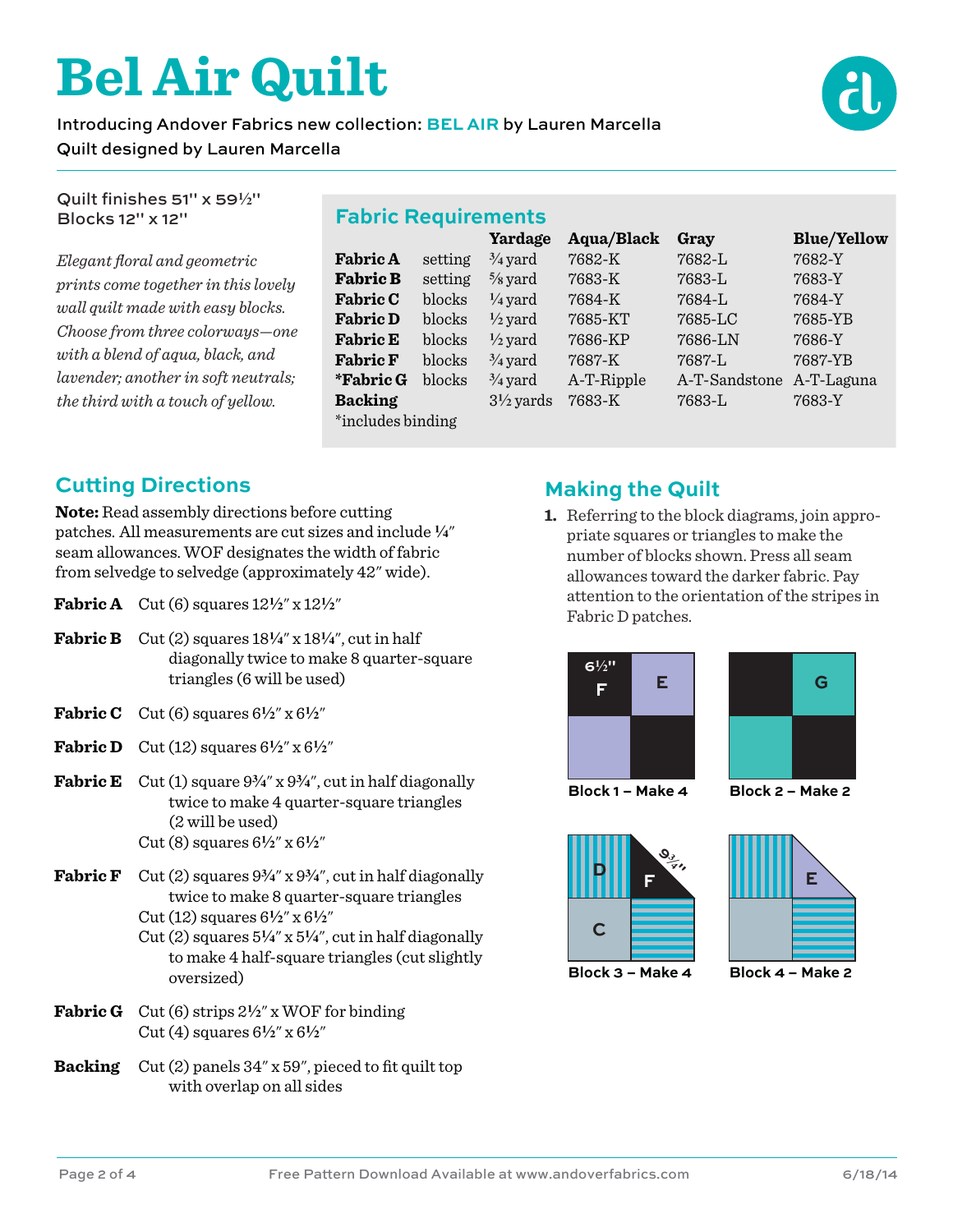## **Bel Air Quilt**

**2.** Referring to the Quilt Diagram, on a large flat surface or design wall, arrange the blocks, Fabric A squares, and Fabric B and F triangles in diagonal rows. Stand back and check that all blocks are turned in the correct orientation. Join patches and blocks in diagonal rows. Finally, join the rows. Trim the small Fabric F triangles even with the edges of the quilt to square the corners.

## **Finishing the Quilt**

**3.** Layer the quilt with batting and backing and baste. Quilt in the ditch around block patches. Quilt around the printed motifs in the blocks. Bind to finish the quilt.



#### **Quilt Diagram**